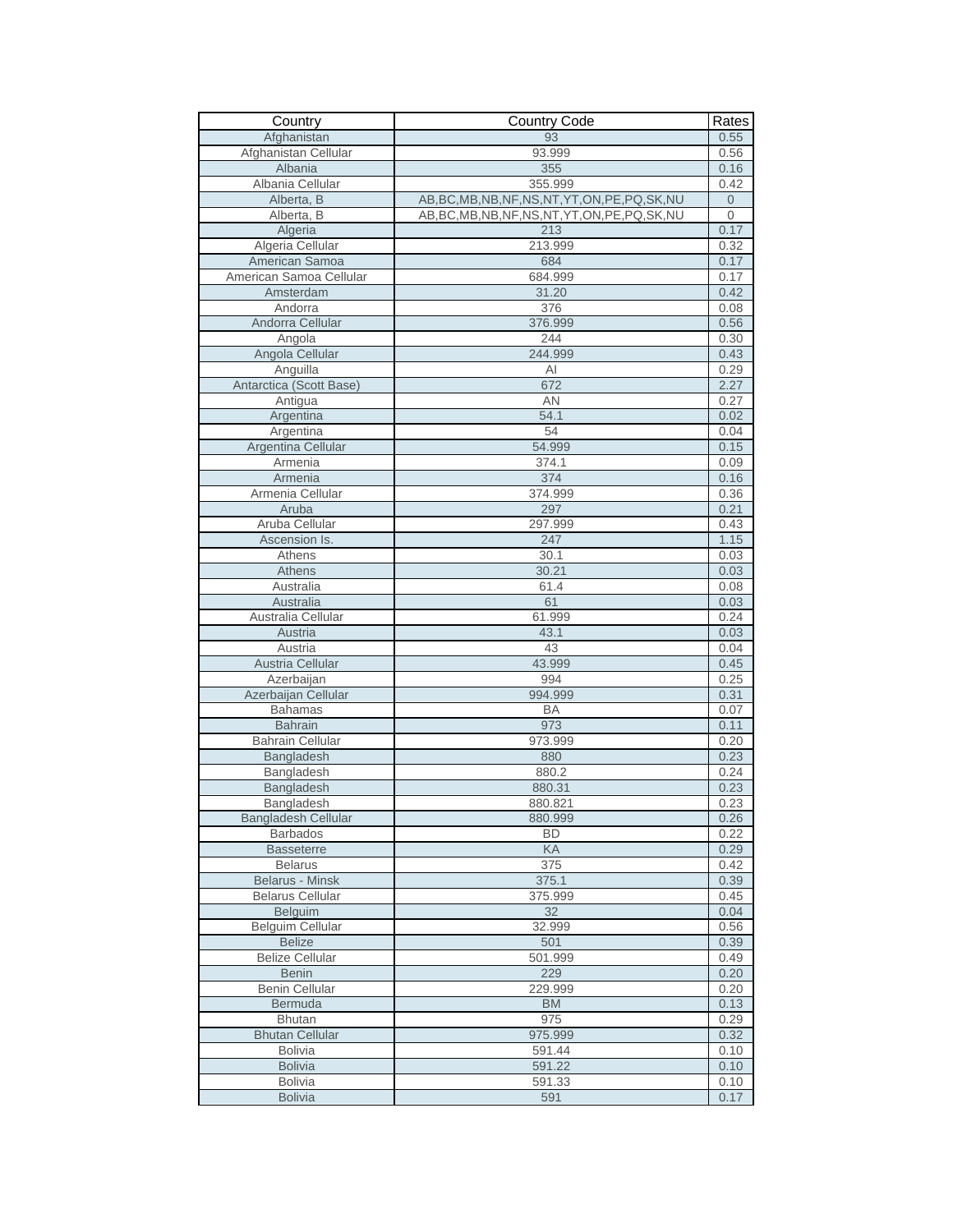| <b>Bolivia Cellular</b>                   | 591.999        | 0.23         |
|-------------------------------------------|----------------|--------------|
| Bosnia/Herzegovina                        | 387            | 0.29         |
| Bosnia/Herzegovina Cellular               | 387.999        | 0.45         |
| Botswana                                  | 267            | 0.19         |
| Botswana Cellular                         | 267.999        | 0.39         |
| <b>Brazil</b>                             | 55.1           | 0.00         |
| <b>Brazil</b>                             | 55.2           | 0.03         |
| <b>Brazil</b>                             | 55.3           | 0.04         |
| <b>Brazil</b>                             | 55             | 0.07         |
| <b>Brazil Cellular</b>                    | 55.999         | 0.34         |
| <b>British Virgin Islands</b>             | <b>BV</b>      | 0.26         |
| <b>Brunei</b>                             | 673            | 0.13         |
| <b>Brunei Cellular</b>                    | 673.999        | 0.11         |
| <b>Brussels</b>                           | 32.2           | 0.04         |
| <b>Bulgaria</b>                           | 359            | 0.06         |
| <b>Bulgaria</b>                           | 359.2          | 0.06         |
| <b>Bulgaria Cellular</b>                  | 359.999        | 0.54         |
| <b>Burkina Faso</b>                       | 226            | 0.32         |
| <b>Burkina Faso Cellular</b>              | 226.999        | 0.41         |
| <b>Burundi</b><br><b>Burundi Cellular</b> | 257            | 0.21         |
|                                           | 257.999<br>855 | 0.21         |
| Cambodia                                  |                | 0.21         |
| Cambodia Cellular<br>Cameroon             | 855.999<br>237 | 0.21<br>0.25 |
| Cameroon - Douala                         | 237.3          | 0.21         |
| <b>Cameroon Cellular</b>                  | 237.999        | 0.40         |
| Cape Verde Is.                            | 238            | 0.44         |
| Cape Verde Is. Cellular                   | 238.999        | 0.55         |
| Cayman Islands                            | CQ             | 0.17         |
| Central African Rep.                      | 236            | 0.50         |
| Central African Rep. Cellular             | 236.999        | 0.58         |
| Chad                                      | 235            | 0.28         |
| <b>Chad Cellular</b>                      | 235.999        | 0.28         |
| Chile                                     | 56             | 0.05         |
| Chile - Santiago                          | 56.2           | 0.05         |
| <b>Chile Cellular</b>                     | 56.999         | 0.31         |
| China                                     | 86.20          | 0.03         |
| China                                     | 86.21          | 0.03         |
| China                                     | 86.591         | 0.03         |
| China                                     | 86             | 0.03         |
| China                                     | 86.1           | 0.03         |
| China Cellular                            | 86.999         | 0.03         |
| Colombia                                  | 57             | 0.10         |
| Colombia                                  | 57.1           | 0.05         |
| Colombia                                  | 57.2           | 0.05         |
| Colombia                                  | 57.4           | 0.06         |
| Colombia                                  | 57.53          | 0.05         |
| Colombia Cellular                         | 57.999         | 0.20         |
| Comoros                                   | 269.6          | 0.34         |
| Comoros                                   | 269            | 0.67         |
| Comoros Cellular                          | 269.999        | 0.84         |
| Congo                                     | 242            | 0.25         |
| Cook Island                               | 682            | 2.06         |
| Cook Island Cellular                      | 682.999        | 2.06         |
| Costa Rica                                | 506            | 0.11         |
| Costa Rica Cellular                       | 506.999        | 0.11         |
| Cote d'Ivoire (Ivory Coast)               | 225            | 0.34         |
| Cote d'Ivoire (Ivory Coast) Ce            | 225.999        | 0.41         |
| Croatia                                   | 385            | 0.07         |
| Croatia Cellular                          | 385.999        | 0.43         |
| Cuba                                      | 53.99          | 1.82         |
| Cuba                                      | 53             | 2.18         |
| Cyprus                                    | 357            | 0.05         |
| <b>Cyprus Cellular</b>                    | 357.999        | 0.10         |
| Czech Rep                                 | 420            | 0.05         |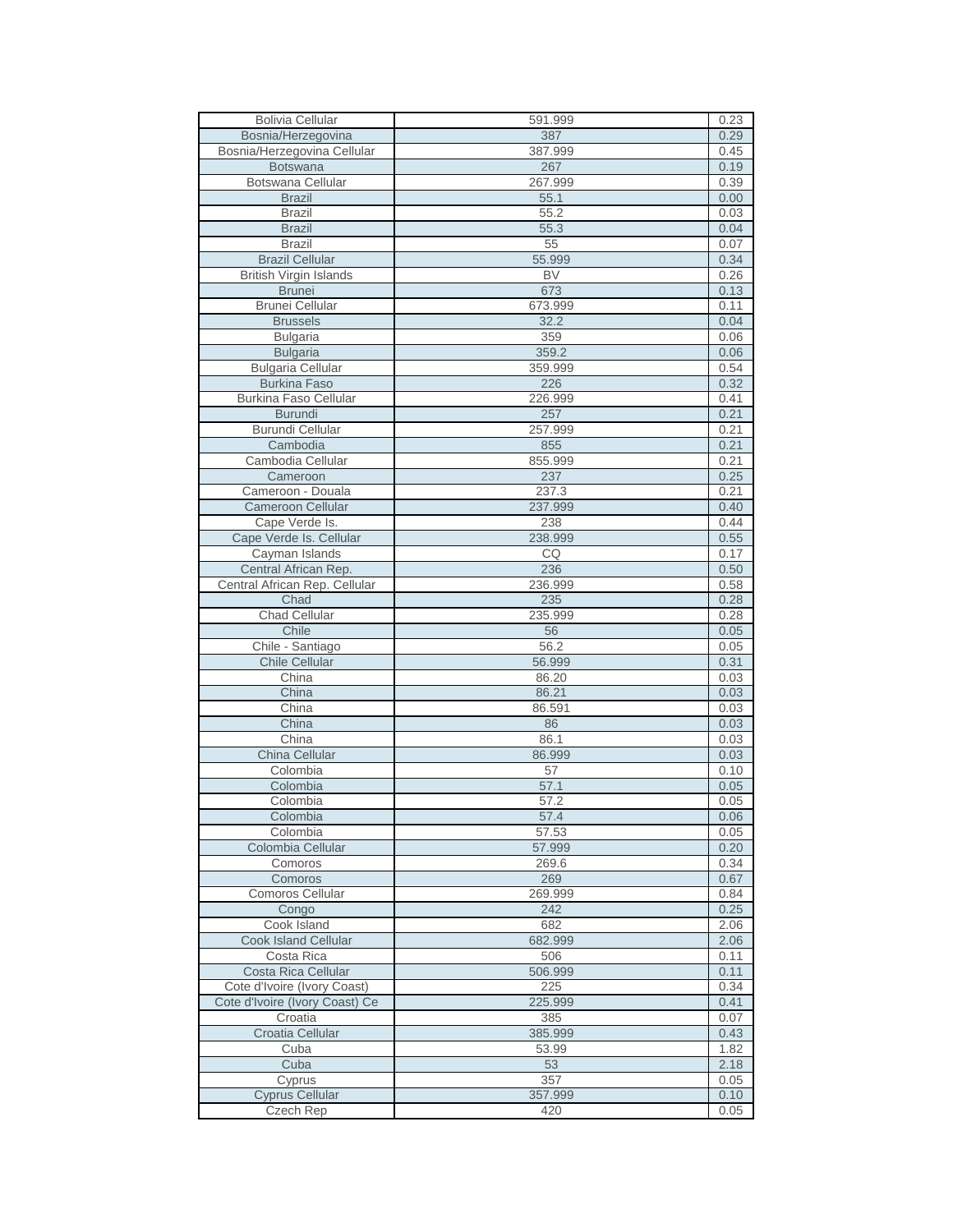| <b>Czech Rep Cellular</b>          | 420.999         | 0.34         |
|------------------------------------|-----------------|--------------|
| Denmark                            | 45              | 0.00         |
| <b>Denmark Cellular</b>            | 45.999          | 0.41         |
| Diego Garcia                       | 246             | 2.21         |
| Djibouti                           | 253             | 0.76         |
| Djibouti Cellular                  | 253.999         | 0.76         |
| Dominica                           | <b>DM</b>       | 0.19         |
| Dominica Republic                  | <b>DR</b>       | 0.10         |
| Ecuador                            | 593             | 0.23         |
| Ecuador                            | 593.4           | 0.20         |
| Ecuador                            | 593.7           | 0.20         |
| Ecuador - Quito                    | 593.2           | 0.23         |
| Ecuador Cellular                   | 593.999         | 0.43         |
| Egypt                              | 20              | 0.32         |
| <b>Egypt Cellular</b>              | 20.999          | 0.28         |
| El Salvador                        | 503             | 0.21         |
| El Salvador Cellular               | 503.999         | 0.22         |
| <b>Equatorial Guinea</b>           | 240             | 0.46         |
| <b>Equatorial Guinea Cellular</b>  | 240.999         | 0.46         |
| Eritrea                            | 291             | 0.59         |
| Estonia                            | 372             | 0.05         |
| Estonia Cellular                   | 372.999         | 0.59         |
| Ethiopia                           | 251             | 0.50         |
| Ethiopia Cellular                  | 251.999         | 0.56         |
| Faeroe Is.                         | 298             | 0.34         |
| Falkland Is.                       | 500             | 1.20         |
| Fiji Islands                       | 679             | 0.51         |
| Fiji Islands Cellular              | 679.999         | 0.56         |
| Finland                            | 358             | 0.06         |
| <b>Finland Cellular</b>            | 358.999         | 0.29         |
| France                             | 33.1            | 0.03         |
| France                             | 33              | 0.03         |
| <b>France Cellular</b>             | 33.999          | 0.30         |
| French Guiana                      | 594             | 0.14         |
| French Guiana Cellular             | 594.999         | 0.78         |
| French Polynesia                   | 689             | 0.43         |
| Gabon                              | 241             | 0.12         |
| Gabon Cellular                     | 241.999         | 0.12         |
| Gambia                             | 220             | 0.57         |
| Gambia Cellular                    | 220.999         | 0.58         |
| Georgia                            | 995             | 0.10         |
| Georgia Cellular                   | 995.999         | 0.27         |
| Germany                            | 49              | 0.03         |
| Germany                            | 49.30           | 0.04         |
| Germany                            | 49.335          | 0.03         |
| Germany                            | 49.40           | 0.04         |
| Germany                            | 49.69           | 0.03         |
| Germany<br><b>Germany Cellular</b> | 49.89<br>49.999 | 0.04<br>0.31 |
| Ghana                              |                 |              |
| Ghana                              | 233.21<br>233   | 0.16<br>0.16 |
| Ghana Cellular                     | 233.999         | 0.33         |
| Gibraltar                          | 350             | 0.07         |
| Gibraltar Cellular                 | 350.999         | 0.59         |
| Greece                             | 30              | 0.04         |
| Greece Cellular                    | 30.999          | 0.60         |
| Greenland                          | 299             | 0.89         |
| <b>Greenland Cellular</b>          | 299.999         | 0.89         |
| Grenada                            | <b>GN</b>       | 0.24         |
| Guadeloupe                         | 590             | 0.07         |
| Guadeloupe Cellular                | 590.999         | 0.58         |
| Guam                               | GU              | 0.10         |
| Guam                               | 671             | 0.10         |
| Guatemala                          | 502             | 0.22         |
| Guatemala Cellular                 | 502.999         | 0.25         |
|                                    |                 |              |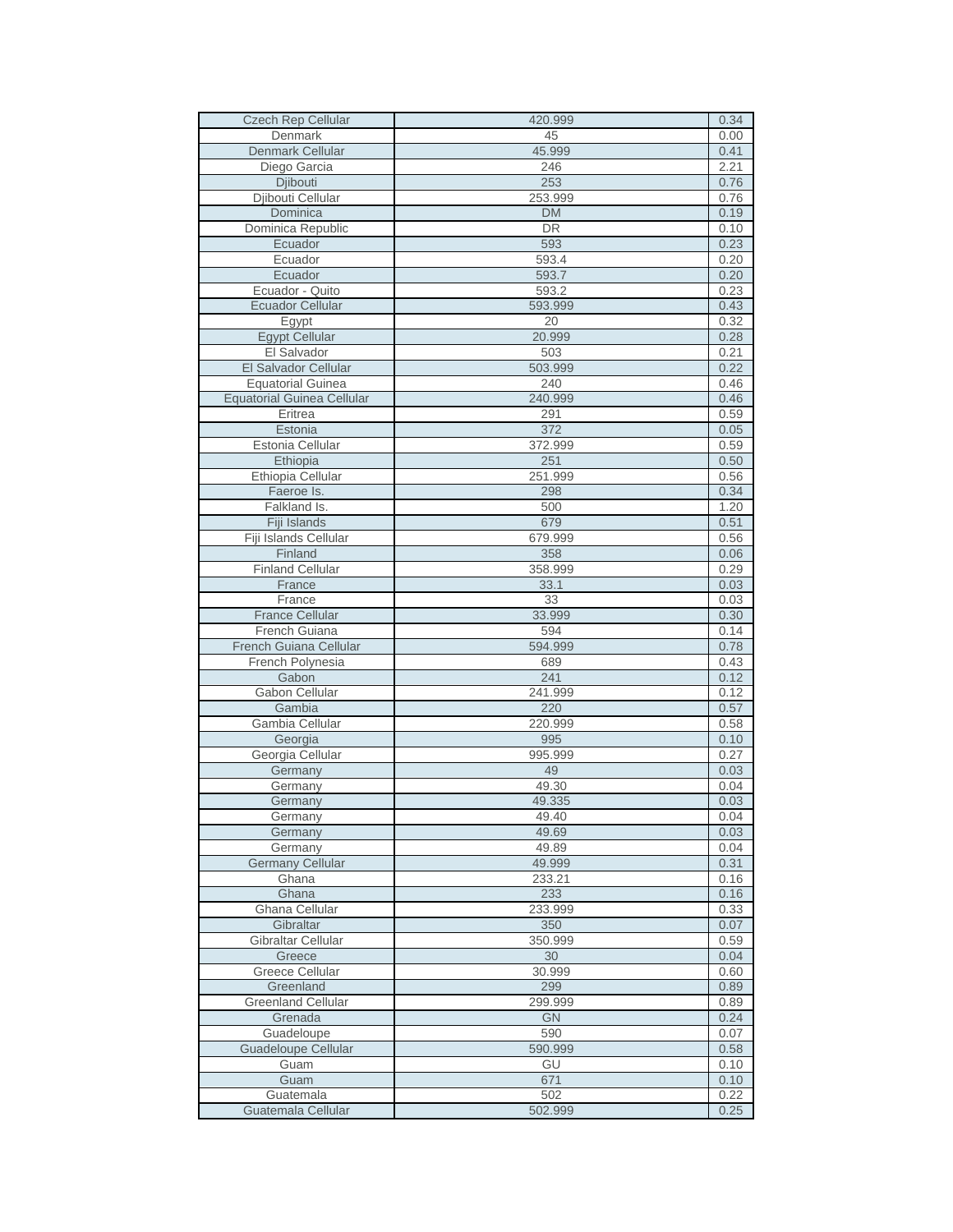| Guinea                        | 224            | 0.45         |
|-------------------------------|----------------|--------------|
| Guinea Cellular               | 224.999        | 0.46         |
| Guinea-Bissau                 | 245            | 1.51         |
| Guinea-Bissau Cellular        | 245.999        | 1.51         |
| Guyana                        | 592            | 0.54         |
| Guyana Cellular               | 592.999        | 0.55         |
| Haiti                         | 509            | 0.33         |
| <b>Haiti Cellular</b>         | 509.999        | 0.48         |
| Honduras                      | 504            | 0.31         |
| Honduras Cellular             | 504.999        | 0.38         |
| Hong Kong                     | 852            | 0.04         |
| Hong Kong Cellular            | 852.999        | 0.02         |
| Hungary                       | 36.1           | 0.04         |
| Hungary                       | 36             | 0.04         |
| <b>Hungary Cellular</b>       | 36.999         | 0.35         |
| Iceland                       | 354            | 0.04         |
| <b>Iceland Cellular</b>       | 354.999        | 0.50         |
| India                         | 91             | 0.13         |
| India                         | 91.49          | 0.13         |
| India                         | 91.79          | 0.13         |
| India                         | 91.80          | 0.13         |
| India                         | 91.11          | 0.13         |
| India                         | 91.16          | 0.13         |
| India                         | 91.17          | 0.13         |
| India                         | 91.18          | 0.13         |
| India                         | 91.20          | 0.13         |
| India                         | 91.22          | 0.13         |
| India                         | 91.26          | 0.13         |
| India                         | 91.27          | 0.13         |
| India                         | 91.28          | 0.13         |
| India<br>India                | 91.33          | 0.13<br>0.10 |
|                               | 91.40<br>91.44 |              |
| India<br>India                | 91.47          | 0.13<br>0.13 |
| India                         | 91.48          | 0.13         |
| India Cellular                | 91.97          | 0.13         |
| India Cellular                | 91.999         | 0.13         |
| India-Cellular                | 91.98          | 0.13         |
| India-Cellular                | 91.92          | 0.13         |
| India-Cellular                | 91.93          | 0.13         |
| India-Cellular                | 91.94          | 0.13         |
| Indonesia                     | 62.21          | 0.08         |
| Indonesia                     | 62             | 0.17         |
| Indonesia Cellular            | 62.999         | 0.26         |
| <b>INMARSAT SNAC</b>          | 870            | 13.00        |
| <b>International Networks</b> | 882            | 13.00        |
| Iran                          | 98.21          | 0.06         |
| Iran                          | 98             | 0.13         |
| Iran Cellular                 | 98.999         | 0.18         |
| Iraq                          | 964            | 0.13         |
| Iraq - Baghdad                | 964.1          | 0.07         |
| Iraq Cellular                 | 964.999        | 0.36         |
| Ireland                       | 353            | 0.03         |
| Ireland                       | 353.1          | 0.03         |
| <b>Ireland Cellular</b>       | 353.999        | 0.42         |
| Iridium                       | 881            | 13.00        |
| Israel                        | 972.22         | 0.50         |
| Israel                        | 972.3          | 0.03         |
| Israel                        | 972.32         | 0.50         |
| <b>Israel</b>                 | 972.42         | 0.50         |
| Israel                        | 972.82         | 0.50         |
| Israel                        | 972.92         | 0.50         |
| Israel                        | 972            | 0.03         |
| <b>Israel Cellular</b>        | 972.999        | 0.57         |
| Italy                         | 39.2           | 0.03         |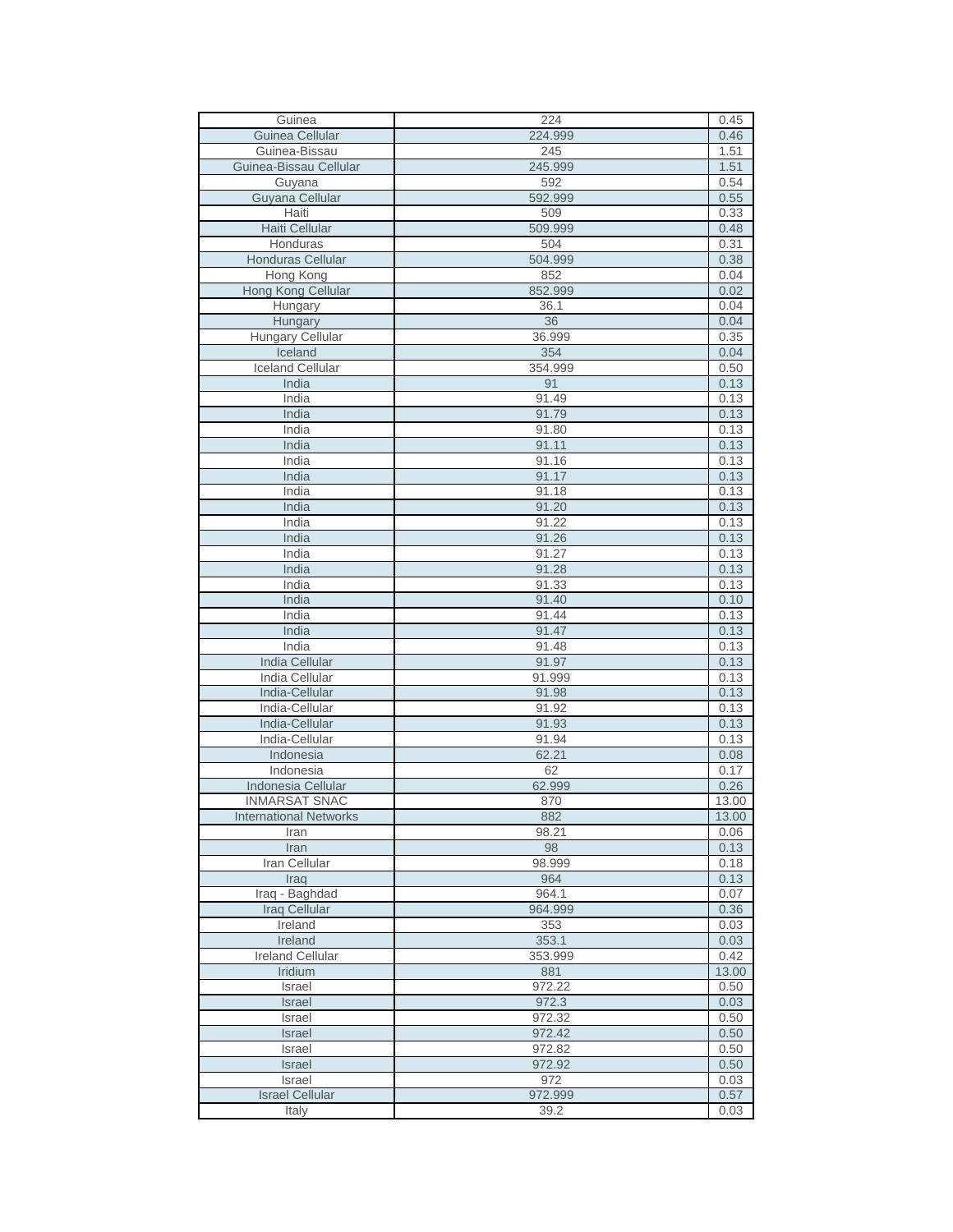| Italy                    | 39.6             | 0.03  |
|--------------------------|------------------|-------|
| Italy                    | 39               | 0.03  |
| <b>Italy Cellular</b>    | 39.999           | 0.46  |
| Jamaica                  | 876              | 0.17  |
| Jamaica                  | <b>JM</b>        | 0.17  |
| Jamaica Cellular         | 876.999          | 0.49  |
| Japan                    | 81.3             | 0.05  |
| Japan                    | 81.6             | 0.05  |
| Japan                    | 81               | 0.05  |
| Japan Cellular           | 81.999           | 0.26  |
| Jordan                   | 962              | 0.06  |
| Jordan Cellular          | 962.999          | 0.20  |
| Kazakstan                | 7.3              | 0.22  |
| Kenya                    | 254.20           | 0.11  |
| Kenya                    | 254              | 0.25  |
| Kenya Cellular           | 254.999          | 0.39  |
| Kiribati                 | 686              | 1.25  |
| Kiribati Cellular        | 686.999          | 1.25  |
| Korea                    | 82               | 0.04  |
| Korea Cellular           | 82.999           | 0.10  |
| Korea, DPR.              |                  |       |
|                          | 850              | 0.79  |
| Kuwait                   | 965              | 0.16  |
| <b>Kuwait Cellular</b>   | 965.999          | 0.18  |
| Kyrgyz Republic          | 996              | 0.22  |
| Kyrgyz Republic Cellular | 996.999          | 0.22  |
| Laos                     | 856              | 0.13  |
| Laos Cellular            | 856.999          | 0.13  |
| Latvia                   | 371              | 0.08  |
| Latvia Cellular          | 371.999          | 0.31  |
| Lebanon                  | 961              | 0.22  |
| Lebanon Cellular         | 961.999          | 0.40  |
| Lesotho                  | 266              | 0.45  |
| Lesotho Cellular         | 266.999          | 0.57  |
| Liberia                  | 231              | 0.52  |
| Liberia Cellular         | 231.999          | 0.51  |
| Libya                    | $\overline{218}$ | 0.50  |
| Libya Cellular           | 218.999          | 0.54  |
| Liechtenstein            | 423              | 0.11  |
| Liechtenstein Cellular   | 423.999          | 2.11  |
| Lithuania                | 370              | 0.10  |
| Lithuania Cellular       | 370.999          | 0.35  |
| Luxemborg                | 352              | 0.04  |
| Luxemborg Cellular       | 352.999          | 0.40  |
| Macao                    | 853              | 0.10  |
| Macao Cellular           | 853.999          | 0.10  |
| Macedonia                | 389              | 0.24  |
| Macedonia Cellular       | 389.999          | 0.61  |
| Madagascar               | 261              | 0.37  |
| Madagascar Cellular      | 261.999          | 0.54  |
| Malawi                   | 265              | 0.09  |
| Malawi Cellular          | 265.999          | 0.13  |
| Malaysia                 | 60               | 0.04  |
| Malaysia Cellular        | 60.999           | 0.08  |
| Maldives                 | 960              | 0.28  |
| <b>Maldives Cellular</b> | 960.999          | 0.50  |
| Mali                     | 223              | 0.41  |
| Mali Cellular            | 223.999          | 0.49  |
| Malta                    | 356              | 0.17  |
| Malta Cellular           | 356.999          | 0.54  |
| Mariana Islands (Saipan) | 670              | 2.19  |
| Maristat AO              | 873              | 13.00 |
| Maristat AO              | 874              | 13.00 |
| Maristat IO              | 872              | 13.00 |
| Maristat PO              | 871              | 13.00 |
| <b>Marshall Islands</b>  | 692              | 0.57  |
|                          |                  |       |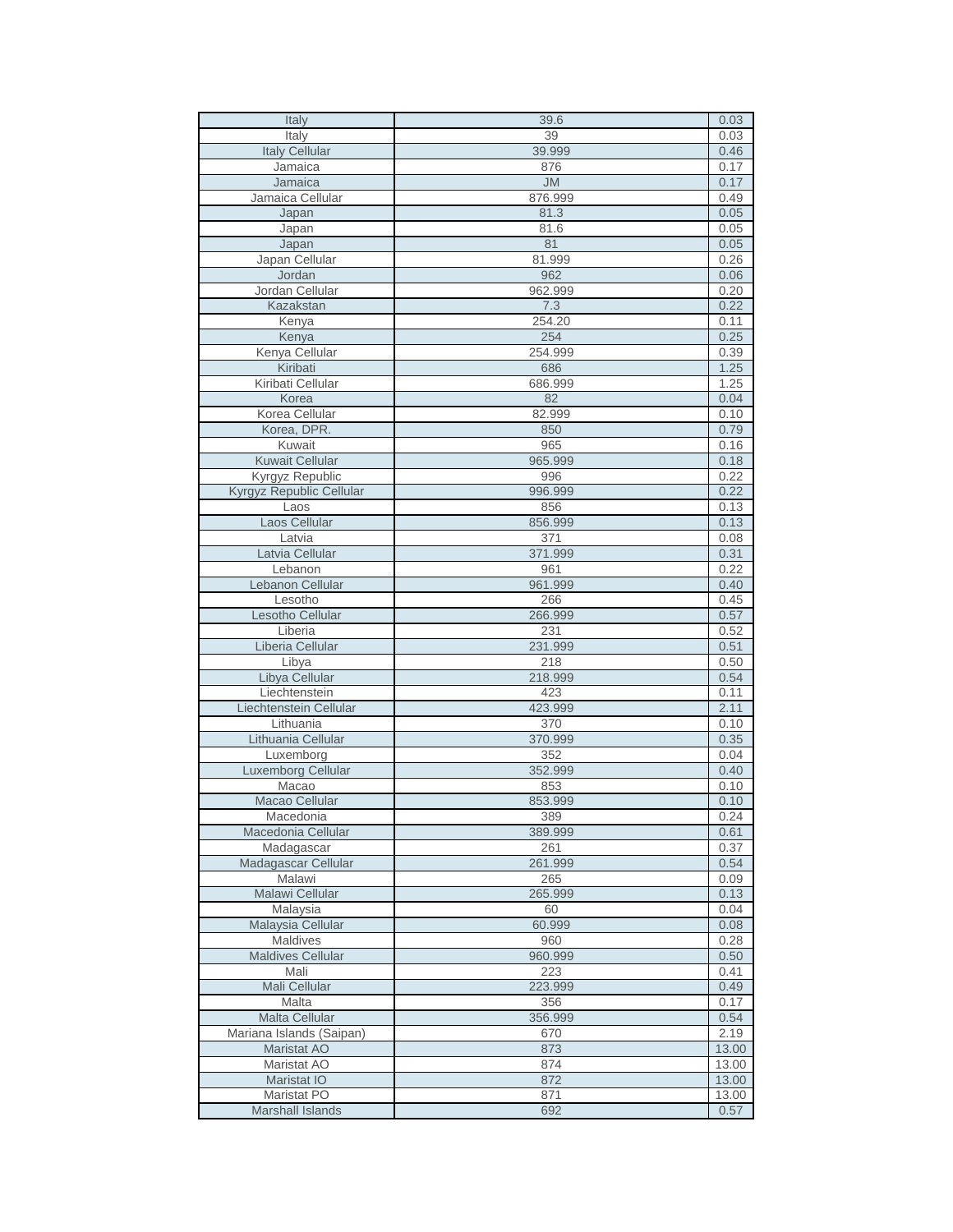| Martinique (French Antilles)    | 596                  | 0.08         |
|---------------------------------|----------------------|--------------|
| Martinique (French Antilles) C  | 596.999              | 0.60         |
| Mauritania                      | 222                  | 0.48         |
| <b>Mauritius</b>                | 230                  | 0.35         |
| <b>Mauritius Cellular</b>       | 230.999              | 0.35         |
| Mexico                          | 52                   | 0.14         |
| Mexico Band 1                   | 52.1                 | 0.06         |
| Mexico Band 4                   | 52.4                 | 0.04         |
| Mexico Band 5                   | 52.5                 | 0.05         |
| Mexico Band 6                   | 52.6                 | 0.05         |
| Mexico Band 7                   | 52.7                 | 0.04         |
| Mexico Band 8                   | 52.8                 | 0.05         |
| Mexico Cellular                 | 52.999               | 0.54         |
| Micronesia                      | 691                  | 0.44         |
| Moldova                         | 373                  | 0.24         |
| Moldova Cellular                | 373.999              | 0.42         |
| Monaco                          | 377                  | 0.06         |
| Monaco Cellular                 | 377.999              | 0.67         |
| Mongolia                        | 976                  | 0.23         |
| Mongolia Cellular<br>Montserrat | 976.999<br><b>RT</b> | 0.31         |
| Morocco                         | 212                  | 0.30         |
| Morocco Cellular                | 212.999              | 0.35<br>0.52 |
| Mozambique                      | 258                  | 0.21         |
| Mozambique Cellular             | 258.999              | 0.46         |
| Myanmar                         | 95                   | 0.60         |
| Namibia                         | 264                  | 0.19         |
| Namibia Cellular                | 264.999              | 0.48         |
| Nauru                           | 674                  | 2.29         |
| Nauru Cellular                  | 674.999              | 2.29         |
| Nepal                           | 977.1                | 0.13         |
| Nepal                           | 977                  | 0.41         |
| Nepal Cellular                  | 977.999              | 0.44         |
| Neth. Antilles                  | 599                  | 0.21         |
| Neth. Antilles Cellular         | 599.999              | 0.26         |
| Netherland                      | 31                   | 0.03         |
| Netherland Cellular             | 31.999               | 0.03         |
| New Caledonia                   | 687                  | 0.54         |
| New Zealand                     | 64                   | 0.04         |
| <b>New Zealand Cellular</b>     | 64.999               | 0.42         |
| Nicaragua                       | 505                  | 0.31         |
| Nicaragua Cellular              | 505.999              | 0.46         |
| Niger Republic                  | 227                  | 0.22         |
| Niger Republic Cellular         | 227.999              | 0.26         |
| Nigeria                         | 234.1                | 0.12         |
| Nigeria                         | 234                  | 0.16         |
| Nigeria Cellular                | 234.999              | 0.29         |
| Niue                            | 683                  | 1.04         |
| Niue Cellular                   | 683.999              | 1.04         |
| Norfolk Island                  | 672.3                | 1.30         |
| Northern Mariana Isl            | <b>NN</b>            | 0.08         |
| Norway                          | 47                   | 0.04         |
| Norway Cellular                 | 47.999               | 0.41         |
| Oman                            | 968                  | 0.38         |
| Oman Cellular                   | 968.999              | 0.38         |
| Pakistan                        | 92                   | 0.11         |
| Pakistan                        | 92.21                | 0.09         |
| Pakistan                        | 92.42                | 0.08         |
| Pakistan Cellular               | 92.999               | 0.11         |
| Palau                           | 680                  | 0.84         |
| Palestine                       | 970                  | 0.52         |
| <b>Palestine Cellular</b>       | 970.999              | 0.57         |
| Panama                          | 507                  | 0.06         |
| Panama - Panama City            | 507.2                | 0.04         |
| Panama Cellular                 | 507.999              | 0.21         |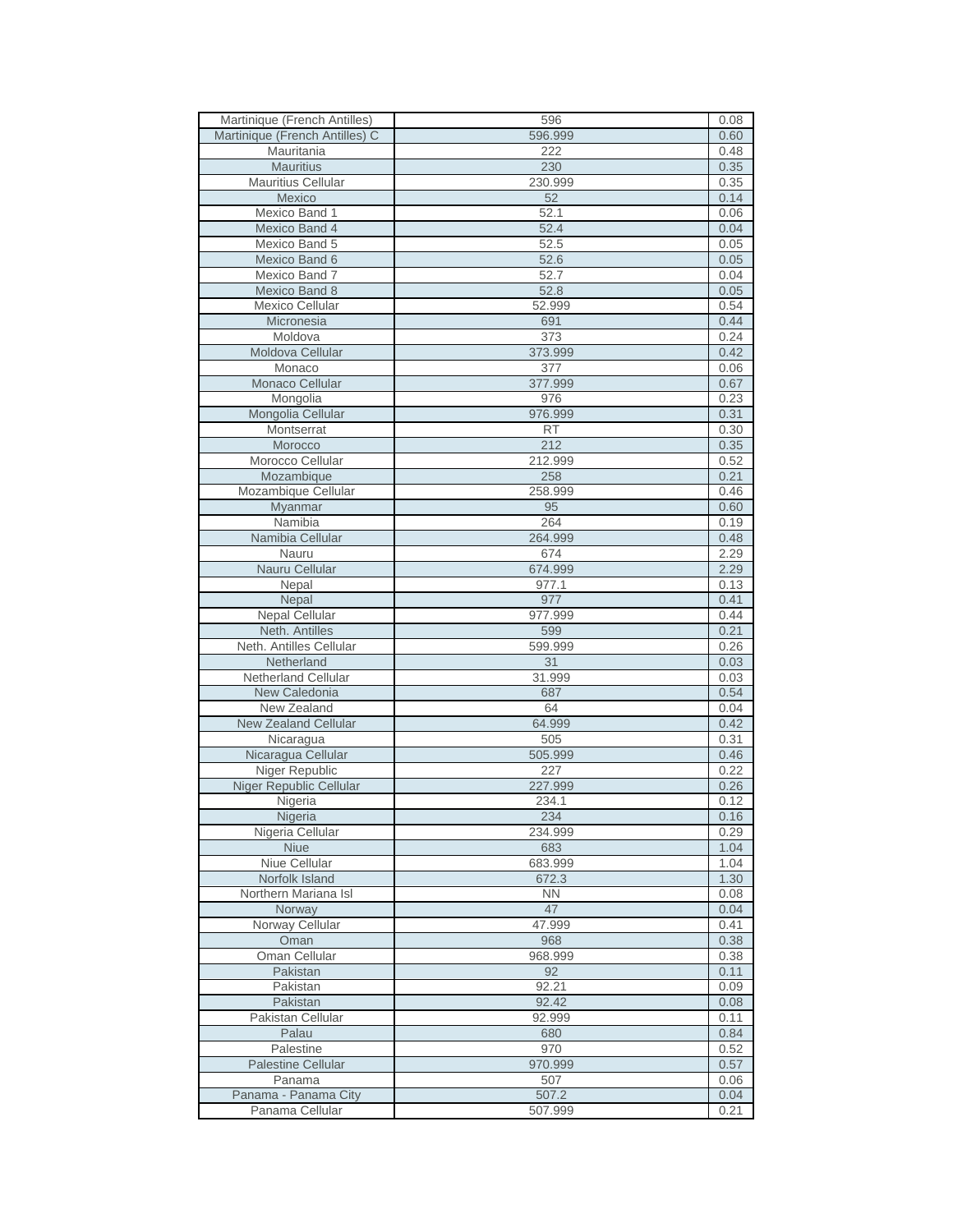| Papua New Guinea          | 675            | 1.04         |
|---------------------------|----------------|--------------|
| Papua New Guinea Cellular | 675.999        | 1.04         |
| Paraguay                  | 595.21         | 0.10         |
| Paraguay                  | 595            | 0.18         |
| Paraguay Cellular         | 595.999        | 0.24         |
| Peru                      | 51.1           | 0.04         |
| Peru                      | 51             | 0.08         |
| Peru Cellular             | 51.999         | 0.38         |
| Philippines               | 63             | 0.27         |
| Philippines               | 63.2           | 0.27         |
| Philippines Cellular      | 63.999         | 0.33         |
| Poland                    | 48             | 0.04         |
| Poland                    | 48.22          | 0.03         |
| <b>Poland Cellular</b>    | 48.999         | 0.21         |
| Portugal                  | 351            | 0.03         |
| Portugal Cellular         | 351.999        | 0.39         |
| Puerto Rico               | <b>PR</b>      | 0.08         |
| Qatar                     | 974            | 0.50         |
| <b>Qatar Cellular</b>     | 974.999        | 0.50         |
| Reunion Is.               | 262            | 0.13         |
| Reunion Is. Cellular      | 262.999<br>40  | 0.57<br>0.07 |
| Romania<br>Romania        | 40.21          | 0.07         |
| Romania Cellular          | 40.999         | 0.39         |
| Russia                    | $\overline{7}$ | 0.08         |
| Russia                    | 7.095          | 0.02         |
| Russia                    | 7.812          | 0.03         |
| Russia - Overlay          | 7.5            | 0.12         |
| Russia Cellular           | 7.999          | 0.31         |
| Rwanda                    | 250            | 0.26         |
| Rwanda Cellular           | 250.999        | 0.26         |
| San Marino                | 378            | 0.09         |
| San Marino Cellular       | 378.999        | 0.09         |
| Sao Tome and Principe     | 239            | 2.27         |
| Saudi Arabia              | 966.1          | 0.07         |
| Saudi Arabia              | 966.2          | 0.08         |
| Saudi Arabia              | 966.25         | 0.23         |
| Saudi Arabia              | 966.3          | 0.27         |
| Saudi Arabia              | 966            | 0.27         |
| Saudi Arabia Cellular     | 966.999        | 0.37         |
| Senegal                   | 221            | 0.36         |
| Senegal Cellular          | 221.999        | 0.46         |
| Seychelles Is.            | 248            | 0.27         |
| Seychelles Is. Cellular   | 248.999        | 0.27         |
| Sierra Leone              | 232.22         | 0.18         |
| Sierra Leone              | 232            | 0.36         |
| Sierra Leone Cellular     | 232.999        | 0.36         |
| Singapore                 | 65             | 0.03         |
| Singapore Cellular        | 65.999         | 0.03         |
| Slovakia                  | 421            | 0.06         |
| Slovakia Cellular         | 421.999        | 0.39         |
| Slovenia                  | 386            | 0.07         |
| Slovenia Cellular         | 386.999        | 0.57         |
| Solomon Islands           | 677            | 1.44         |
| Solomon Islands Cellular  | 677.999        | 1.44         |
| Somalia                   | 252            | 1.06         |
| South Africa              | 27             | 0.11         |
| South Africa Cellular     | 27.999         | 0.32         |
| Spain                     | 34.91          | 0.03         |
| Spain                     | 34             | 0.03         |
| Spain                     | 34.93          | 0.03         |
| Spain Cellular            | 34.999         | 0.25         |
| Sri Lanka                 | 94             | 0.23         |
| Sri Lanka Cellular        | 94.999         | 0.26         |
| St. Helena                | 290            | 3.25         |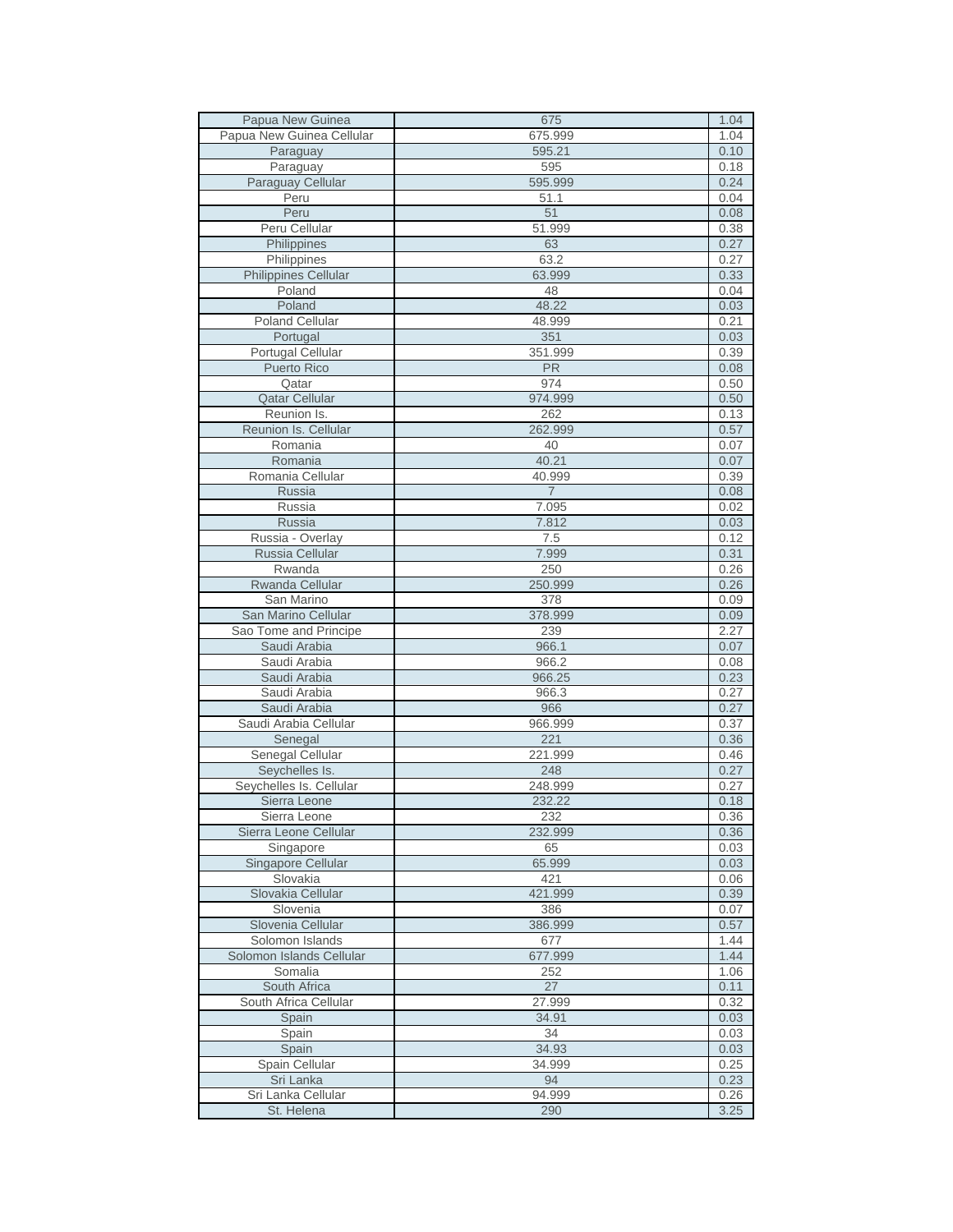| St. Kitts                      | KI              | 0.29         |
|--------------------------------|-----------------|--------------|
| St. Lucia                      | <b>SA</b>       | 0.26         |
| St. Pierre/Miquelon            | 508             | 0.42         |
| St. Vincent                    | ZF              | 0.28         |
| Sudan                          | 249             | 0.26         |
| Sudan Cellular                 | 249.999         | 0.26         |
| Surinam                        | 597             | 0.47         |
| Surinam Cellular               | 597.999         | 0.47         |
| Swaziland                      | 268             | 0.38         |
| <b>Swaziland Cellular</b>      | 268.999         | 0.38         |
| Sweden                         | 46              | 0.03         |
| Sweden Cellular                | 46.999          | 0.41         |
| Switzerland                    | 41              | 0.03         |
| <b>Switzerland Cellular</b>    | 41.999          | 0.53         |
| Syria                          | 963             | 0.39         |
| Syria Cellular                 | 963.999         | 0.42         |
| Taiwan                         | 886.2           | 0.14         |
| Taiwan                         | 886             | 0.04         |
| Taiwan Cellular                | 886.999         | 0.04         |
| Tajikistan                     | 992             | 0.21         |
| Tajikistan Cellular            | 992.999         | 0.21         |
| Tanzania                       | 255             | 0.25         |
| Tanzania Cellular              | 255.999         | 0.33         |
| Thailand                       | 66.2            | 0.04         |
| Thailand                       | 66              | 0.04         |
| <b>Thailand Cellular</b>       | 66.999          | 0.04         |
| Togo                           | 228             | 0.16         |
| <b>Togo Cellular</b>           | 228.999         | 0.24         |
| Tokelau                        | 690             | 1.95         |
| <b>Tokelau Cellular</b>        | 690.999         | 1.95         |
| Tonga Islands                  | 676             | 0.34         |
| Tonga Islands Cellular         | 676.999         | 0.34         |
| Trinidad/Tobago                | TR<br>216       | 0.20<br>0.36 |
| Tunisia                        |                 |              |
| <b>Tunisia Cellular</b>        | 216.999         | 0.53<br>0.05 |
| Turkey                         | 90.21<br>90.312 | 0.05         |
| Turkey<br>Turkey               | 90              | 0.08         |
| <b>Turkey Cellular</b>         | 90.999          | 0.04         |
| Turkmenistan                   | 993             | 0.26         |
| <b>Turkmenistan Cellular</b>   | 993.999         | 0.26         |
| Turks/Ciacos island            | <b>TC</b>       | 0.28         |
| Tuvalu                         | 688             | 1.53         |
| <b>Tuvalu Cellular</b>         | 688.999         | 1.53         |
| Uganda                         | 256             | 0.23         |
| Uganda Cellular                | 256.999         | 0.23         |
| Ukraine                        | 380             | 0.19         |
| Ukraine                        | 380.32          | 0.16         |
| Ukraine                        | 380.44          | 0.19         |
| Ukraine                        | 380.48          | 0.19         |
| Ukraine Cellular               | 380.999         | 0.23         |
| <b>United Arab Emirates</b>    | 971             | 0.38         |
| United Arab Emirates Cellular  | 971.999         | 0.38         |
| <b>United Kingdom</b>          | 44              | 0.03         |
| United Kingdom - London        | 44.20           | 0.02         |
| <b>United Kingdom Cellular</b> | 44.999          | 0.65         |
| Uruguay                        | 598             | 0.14         |
| Uruguay Cellular               | 598.999         | 0.40         |
| Uzbekistan                     | 998             | 0.16         |
| Uzbekistan Cellular            | 998.999         | 0.16         |
| Vanuatu                        | 678             | 1.30         |
| Vanuatu Cellular               | 678.999         | 1.30         |
| Vatican City                   | 379             | 0.04         |
| Venezuela                      | 58              | 0.06         |
| Venezuela                      | 58.212          | 0.04         |